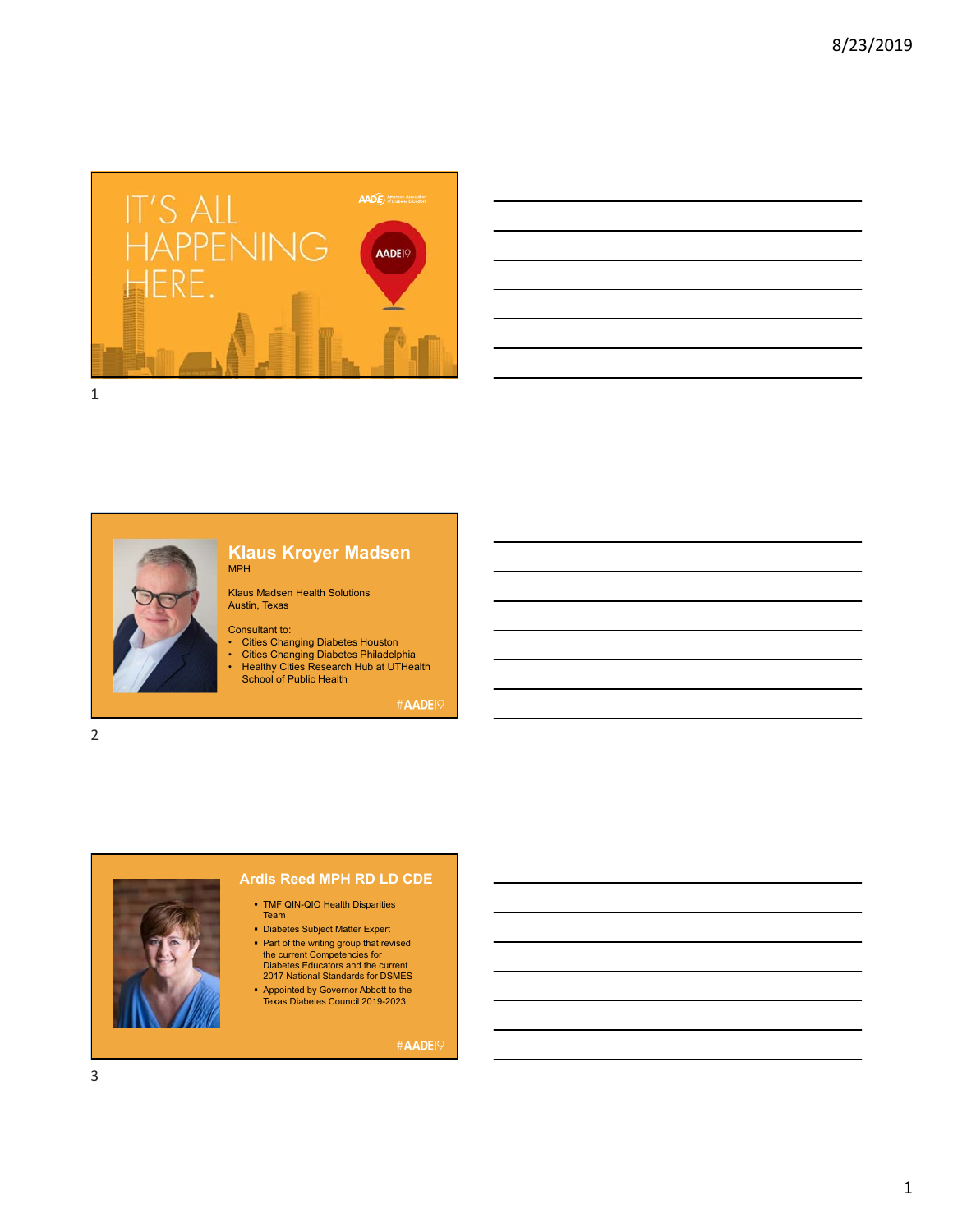

# **Stuart Nelson**

- Vice-President, Institute for Spirituality and Health
- Stakeholder, Faith & Diabetes Initiative
- Coordinator, FaithHealth Network - Houston
- Cognitive Science, Religious Studies

### #AADE<sub>19</sub>

4

# **Learning Objectives**

- Discuss diabetes prevention and education strategies and implementation in a house of faith environment.
- Identify ways to use their diabetes expertise to help support their local health ministries.
- State how health ministries can impact the population health of a congregational membership.

#AADE<sup>19</sup>

5

# **Disclosure to Participants**

- 
- Notice of Requirements For Successful Completion<br>– Please refer to learning goals and objectives<br>– Learners must attend the full activity and complete the evaluation in order to claim continuing education<br>— credit/hours
- Conflict of Interest (COI) and Financial Relationship Disclosures: Klaus Krøyer Madsen, MPH Novo Nordisk: Consulting Ardis Reed, MPH, RD, LD, CDE -Nothing to Disclose
- Stuart Nelson, MS Nothing to disclose
- 
- of Products:<br>– Accredited status does not imply endorsement by AADE, ANCC, ACPE or CDR of any commercial products displayed in<br>– conjunction with this educational activity • Off-Label Use:
- പ്രവശ പാട്ട.<br>- Participants will be notified by speakers to any product used for a purpose other than for which it was approved by the Food and<br>- Drug Administration.

#AADE<sup>19</sup>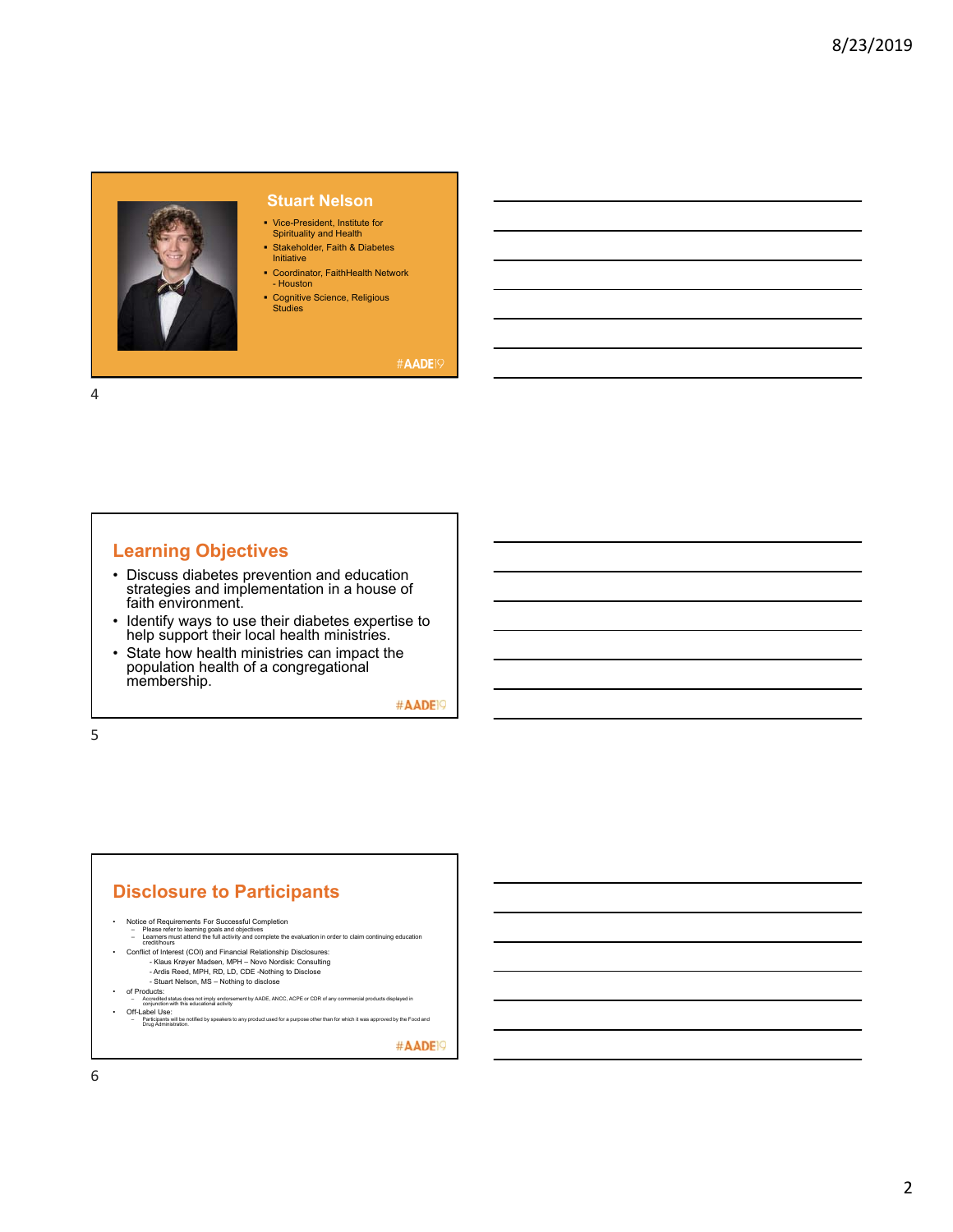







|  |  | <u> 2002 - Jan Barat de Barat de la contrada de la contrada de la contrada de la contrada de la contrada de la c</u>   |  |
|--|--|------------------------------------------------------------------------------------------------------------------------|--|
|  |  | <u> 2002 - Jan Barbara de San Barbara de San Barbara de San Barbara de San Barbara de San Barbara de San Barbara </u>  |  |
|  |  | <u> La componenta de la componenta de la componenta de la componenta de la componenta de la componenta de la compo</u> |  |
|  |  | <u> 1989 - Johann Harry Harry Harry Harry Harry Harry Harry Harry Harry Harry Harry Harry Harry Harry Harry Harry</u>  |  |
|  |  | <u> 1989 - Johann Harry Harry Harry Harry Harry Harry Harry Harry Harry Harry Harry Harry Harry Harry Harry Harry</u>  |  |
|  |  | <u> 2002 - John Harry Harry Harry Harry Harry Harry Harry Harry Harry Harry Harry Harry Harry Harry Harry Harry H</u>  |  |
|  |  | <u> 1989 - Johann Harry Harry Harry Harry Harry Harry Harry Harry Harry Harry Harry Harry Harry Harry Harry Harry</u>  |  |
|  |  |                                                                                                                        |  |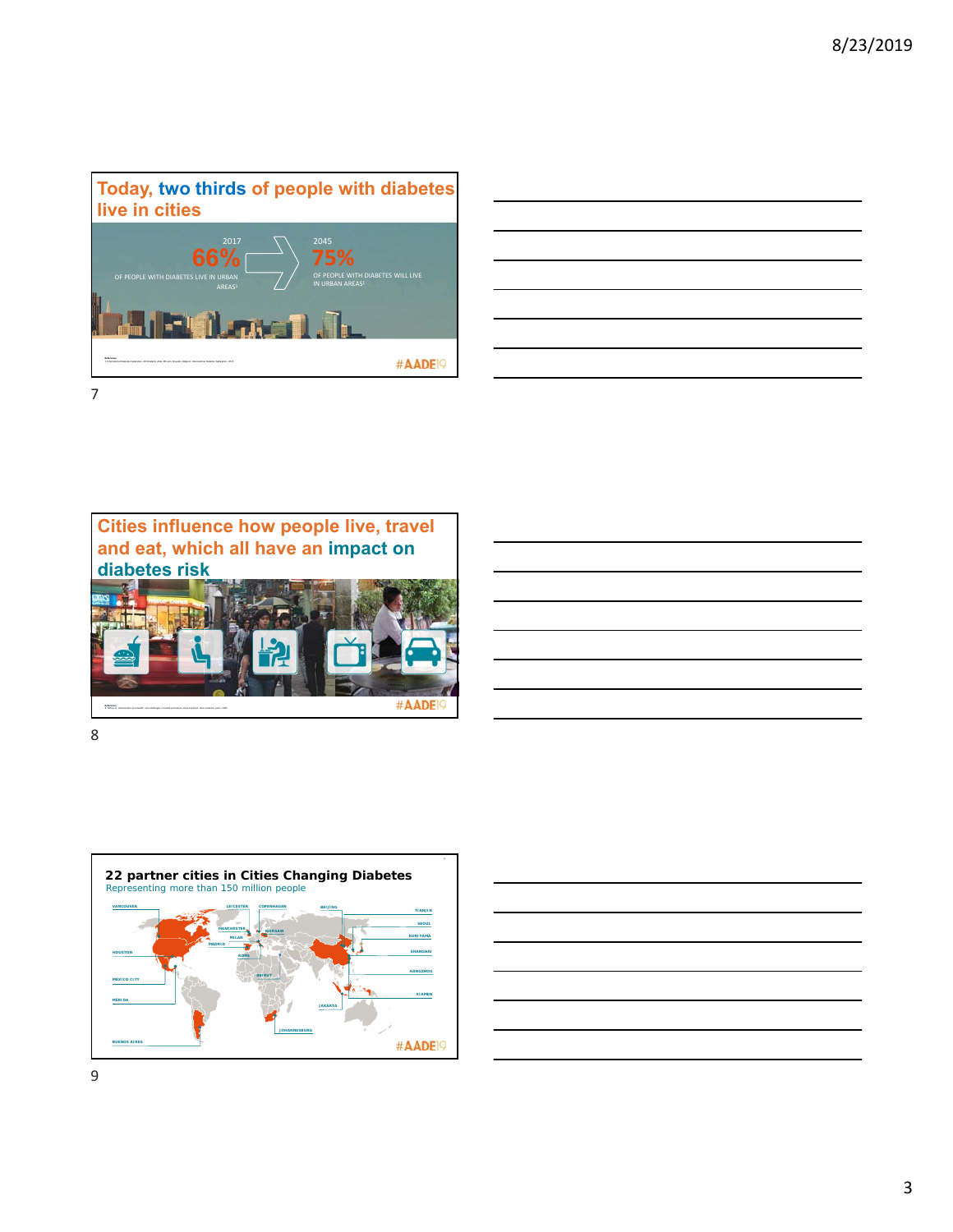









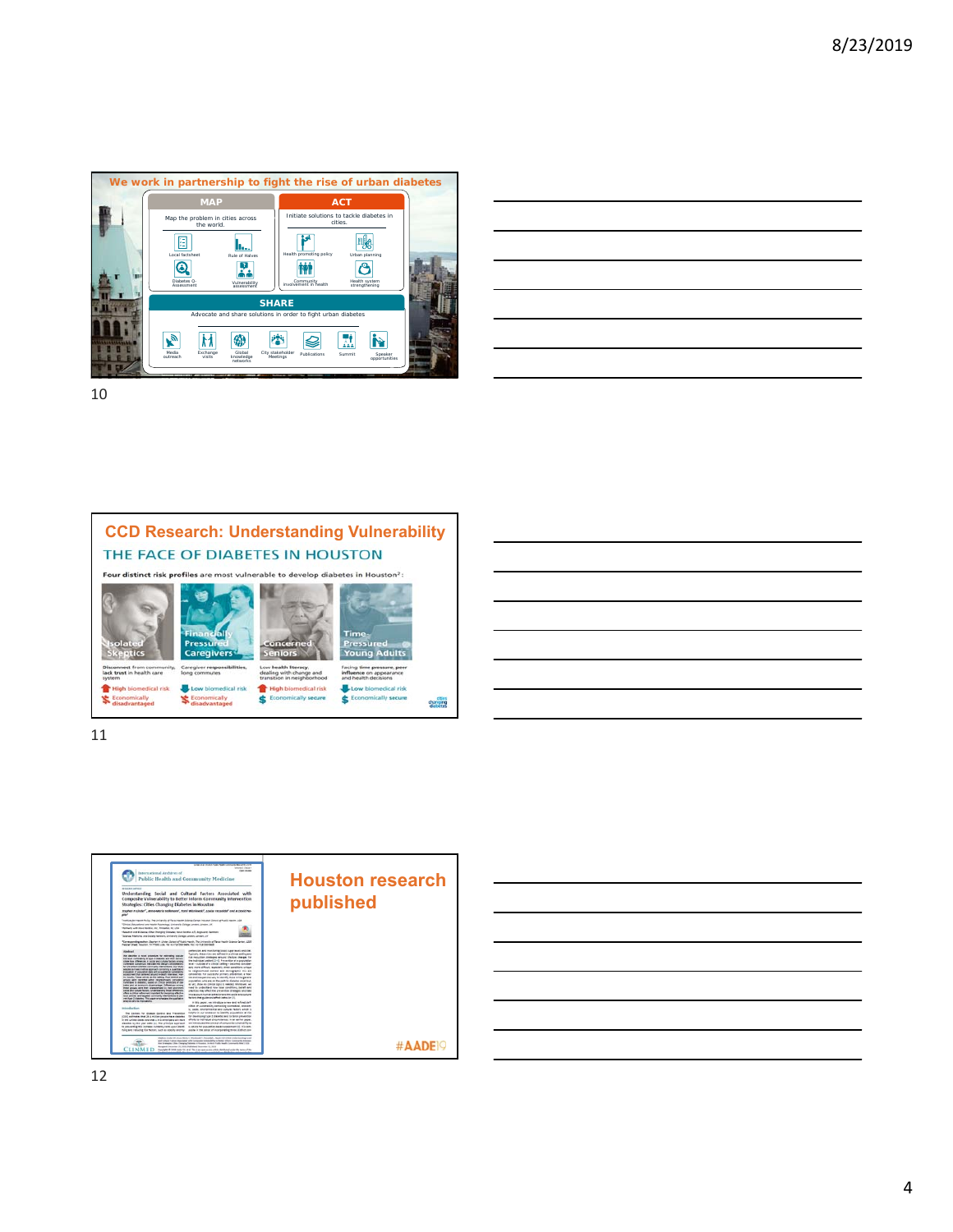







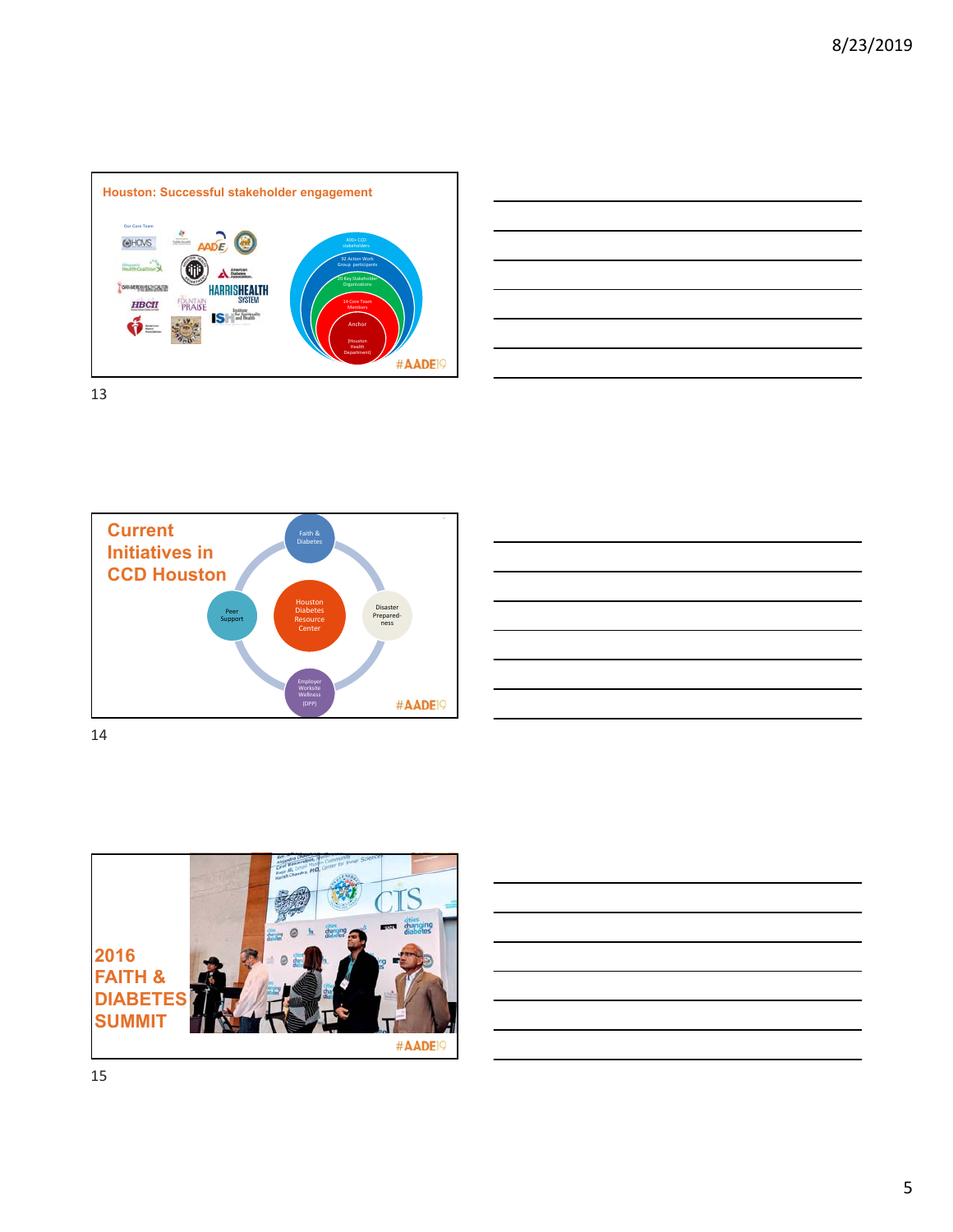

| <u> 1989 - Johann Stoff, deutscher Stoff, der Stoff, der Stoff, der Stoff, der Stoff, der Stoff, der Stoff, der S</u> |  |  |
|-----------------------------------------------------------------------------------------------------------------------|--|--|
|                                                                                                                       |  |  |
| <u> 1989 - Johann Stoff, deutscher Stoff, der Stoff, der Stoff, der Stoff, der Stoff, der Stoff, der Stoff, der S</u> |  |  |
| <u> 1989 - Johann Stoff, deutscher Stoffen und der Stoffen und der Stoffen und der Stoffen und der Stoffen und de</u> |  |  |
| <u> 1989 - Andrea Santa Andrea Andrea Andrea Andrea Andrea Andrea Andrea Andrea Andrea Andrea Andrea Andrea Andr</u>  |  |  |
|                                                                                                                       |  |  |
| <u> 1989 - Andrea Andrew Maria (h. 1989).</u>                                                                         |  |  |
|                                                                                                                       |  |  |



**ACTION WORK GROUP**

#AADE<sup>19</sup>



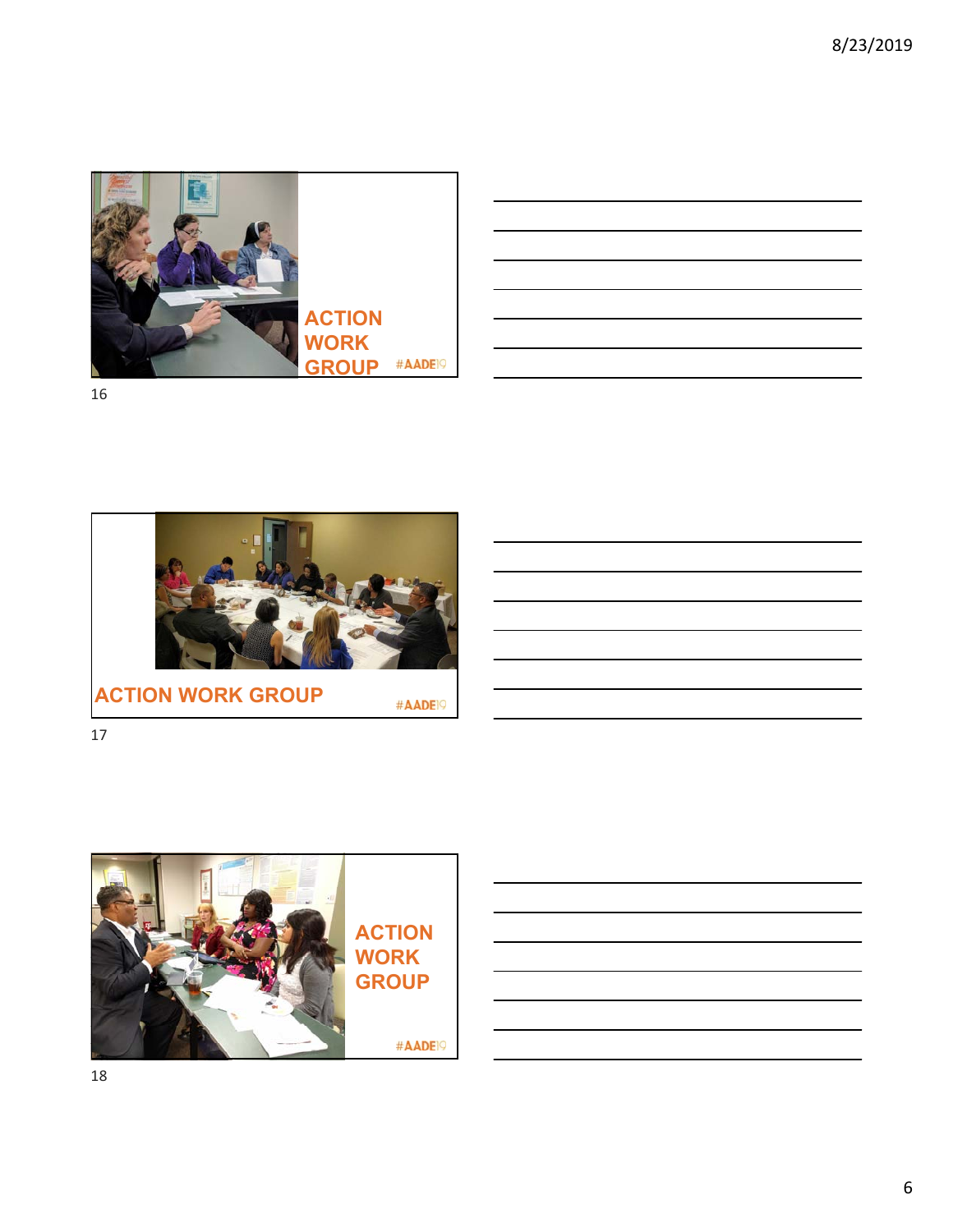# **Peer to Peer DSMES Community Workshops**

- A proven intervention for empowering people living with diabetes to take an active role in managing their disease
- Uses a peer-to-peer model to provide community-based DSMES workshops to build a foundation of knowledge on the basics of diabetes
- Uses adult learning techniques and action plan skill development
- Allows for cross referral to certified diabetes centers for PWD to receive individualized focused consultations
- Also supports Standard 8, for ongoing support

#AADE<sup>19</sup>

19

# **Why use a train the trainer model?**

- Provides a format for peer to peer engagement.
- Brings DSMES to where the people come.
- Provides an evidence based structure for the para-professional
- Allows for sustainability

#AADE<sup>19</sup>



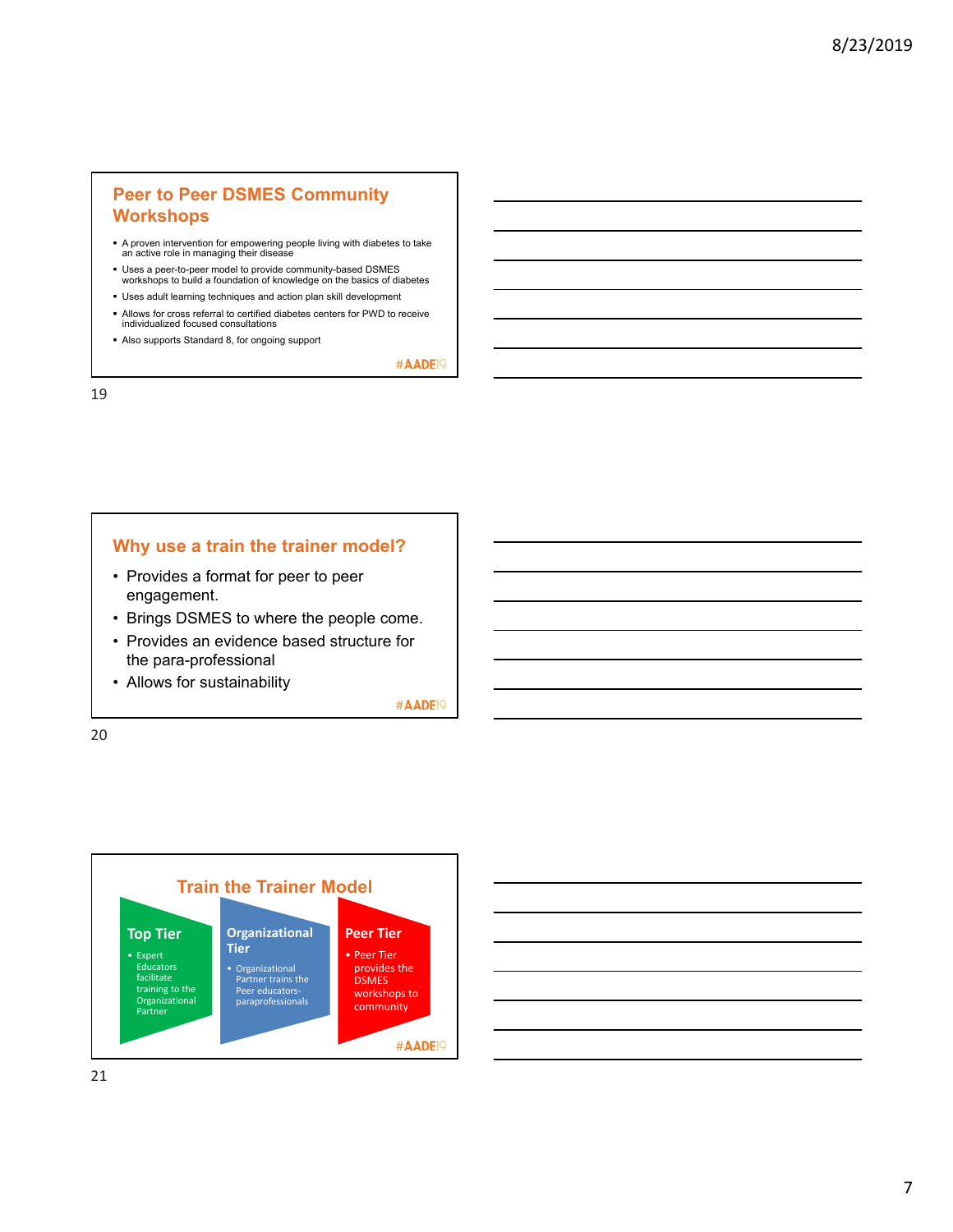# **Typical Agenda to Facilitate a Train the Trainer Event Day 1 Day 2 & 3**

• Learning about Train the Trainer model

• Motivational Interviewing • Action Planning

- Adult Learning **Techniques**
- Review of each Module and activity-with take away for each module. • Teach backs
	- Data collection
	- instructions
- Community Engagement • Evaluation

#AADE<sup>19</sup>

22



| ۰             | ٠ |
|---------------|---|
|               | × |
| I<br>I<br>. . | ÷ |
|               |   |



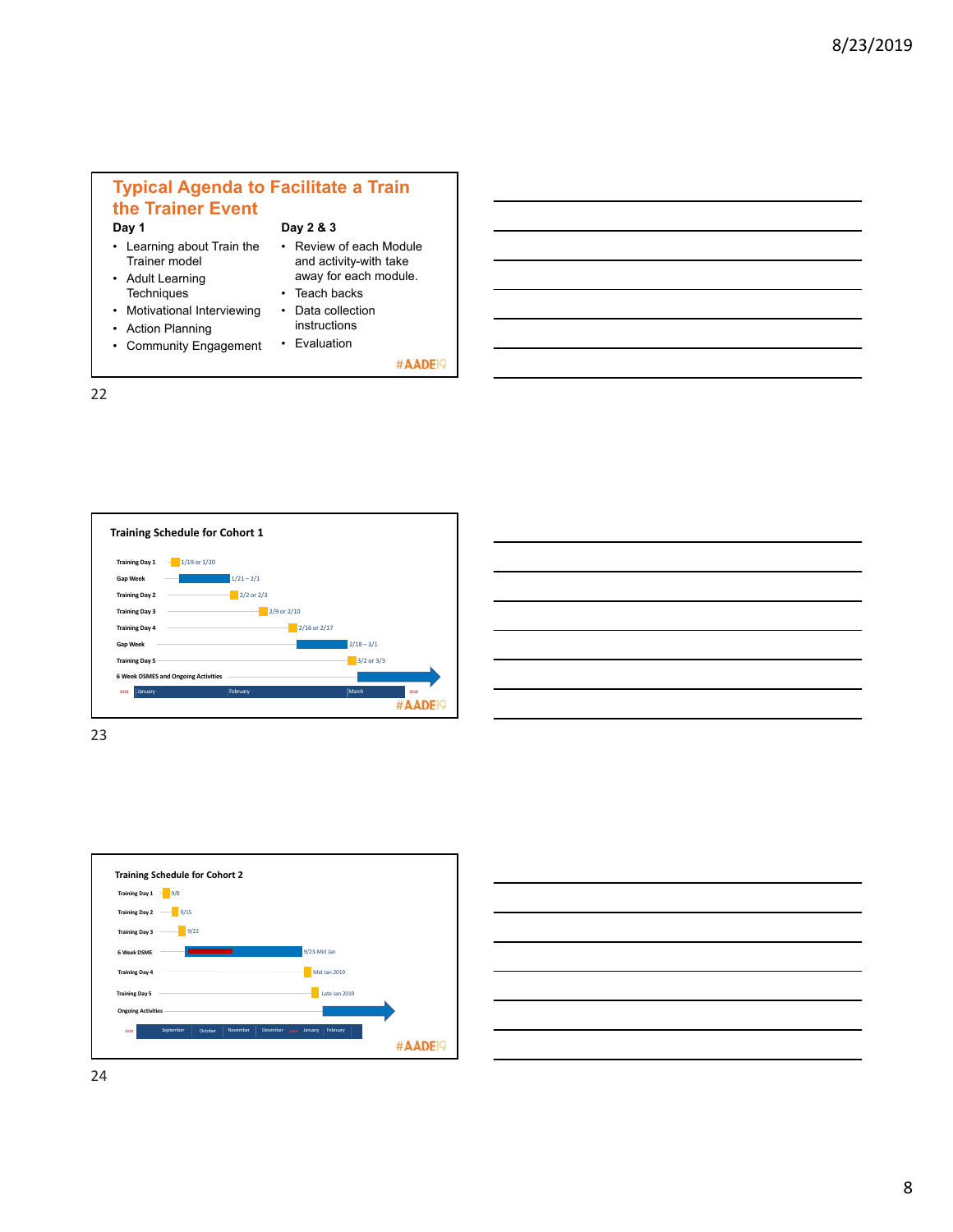# **Modules**

- DSMES Train the Trainer (TMF)
- Prevention (Houston Health Department & Harris County Public Health)
- Evaluation & Outcomes Measurement (UTHealth School of Public Health)
- Leadership & Communication (ISH)
- Religion & Health (ISH)

#AADE<sup>19</sup>

25





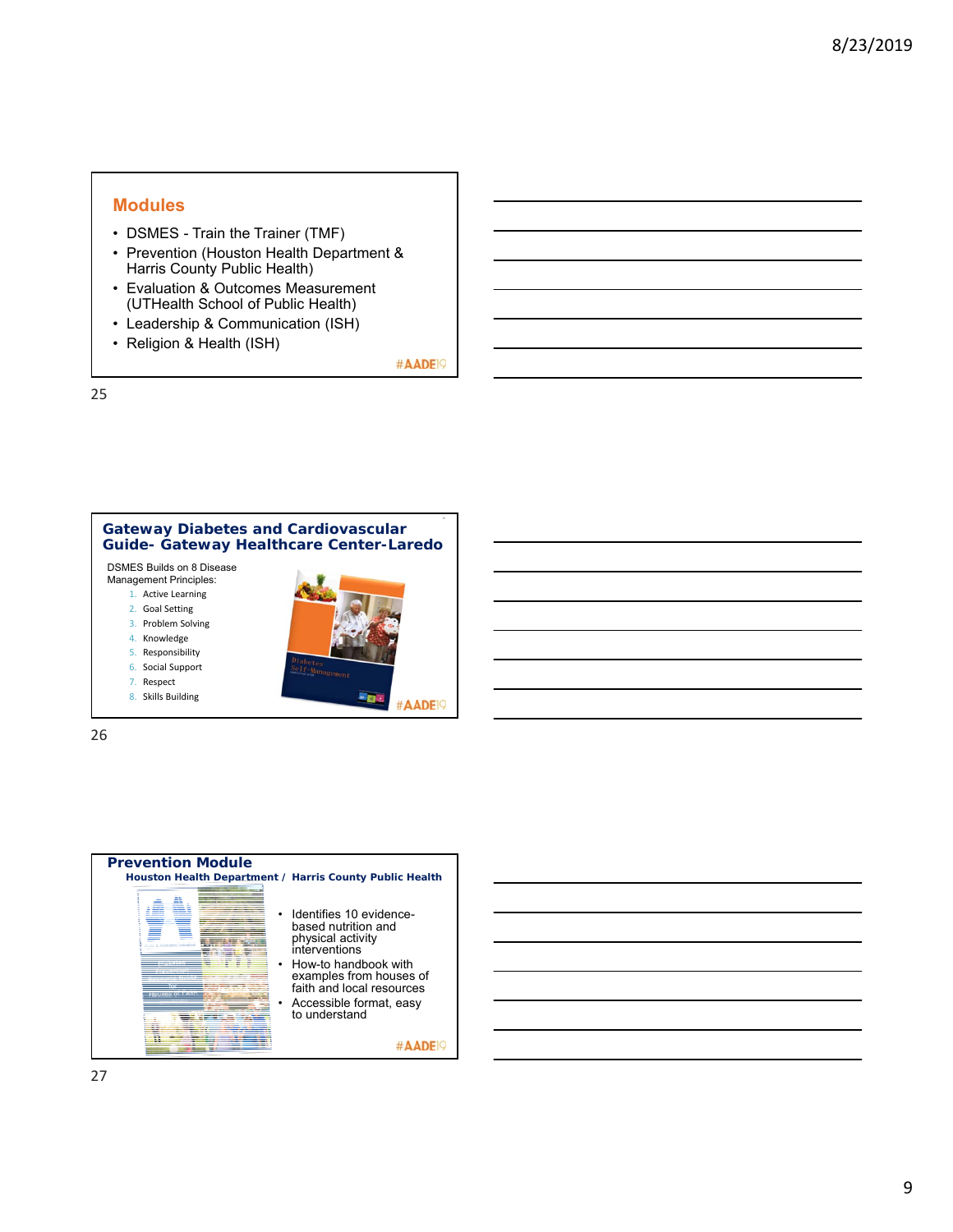



29

#### **Week 1 Homework Packets**

- What existing health *ministries*, if any exist?
- What special *people* exist in your community/tradition?
- Special *practices* or *rituals?*
- Special *places*?
- *Food*?
- *Texts*?
- *Times* and *seasons*?
- Means for *messaging*?

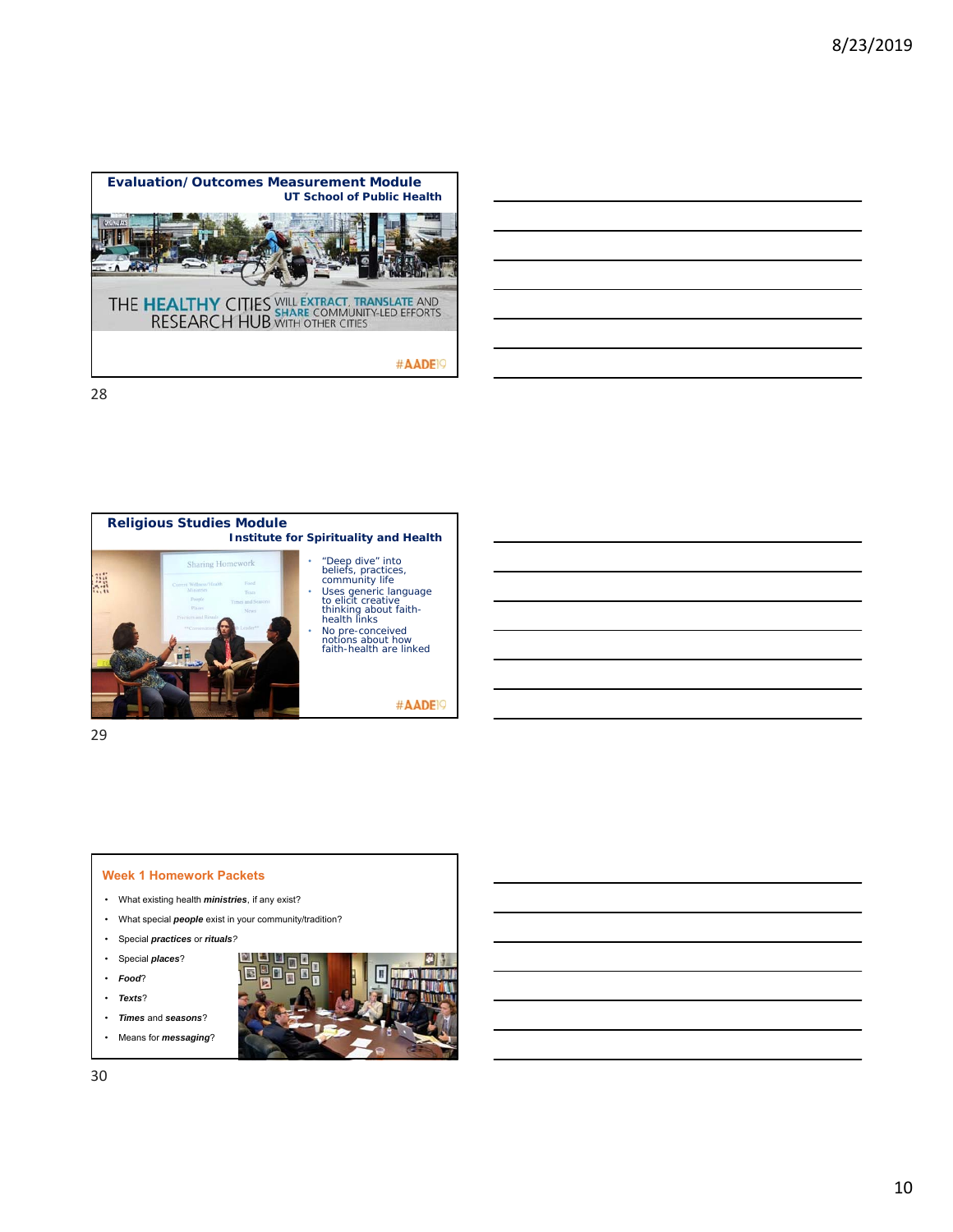# **Recruitment**

- Multi-modal
	- Word of mouth
	- Action Work Group members
	- Email Marketing
	- Face to Face Meetings
- People recognize the program and want to serve

#AADE<sup>19</sup>





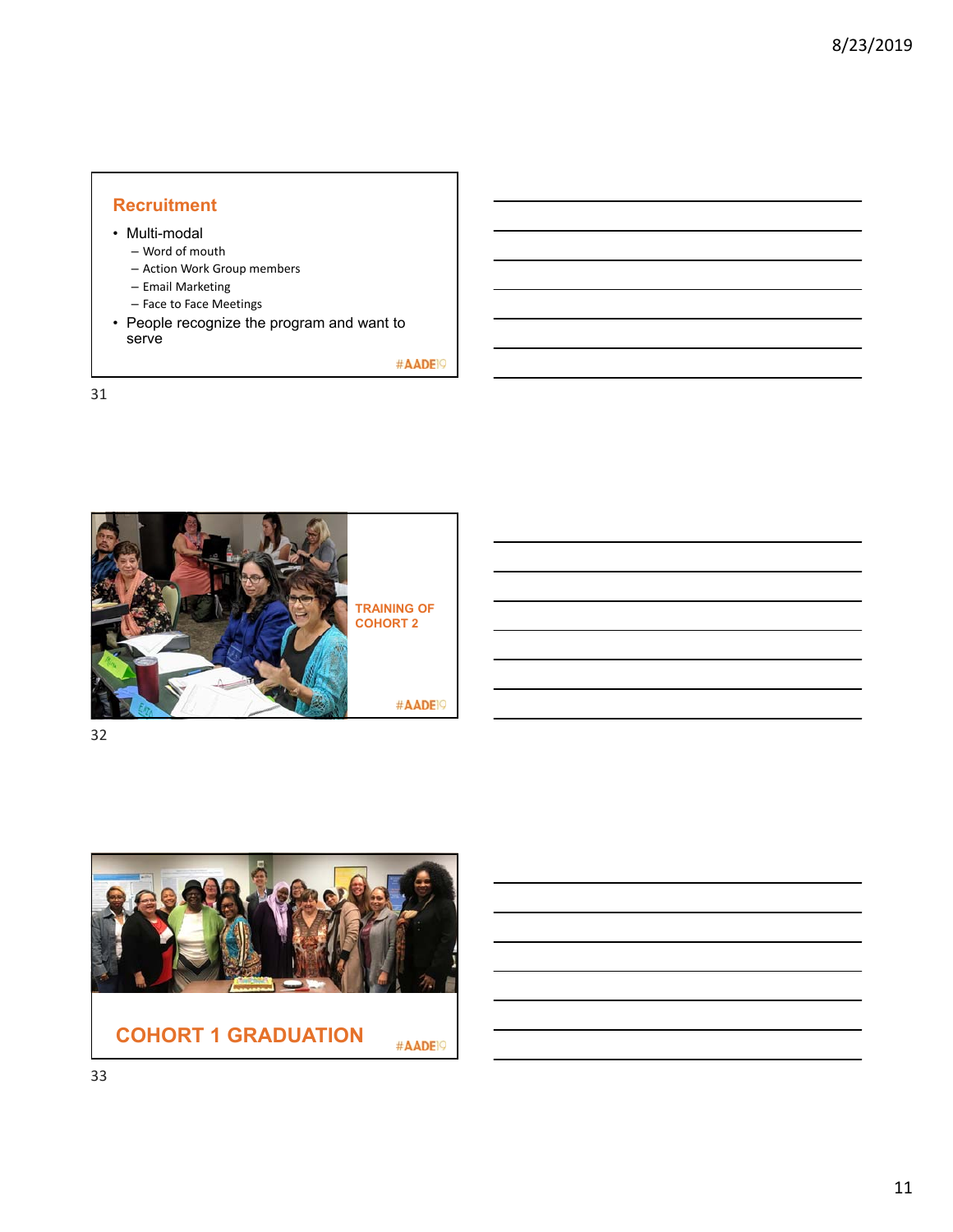

# **Outcomes**

- 41 total completed training
- 24 houses of faith
- 216 community participants in workshops
- Links with other Action Work Groups

#AADE<sup>19</sup>

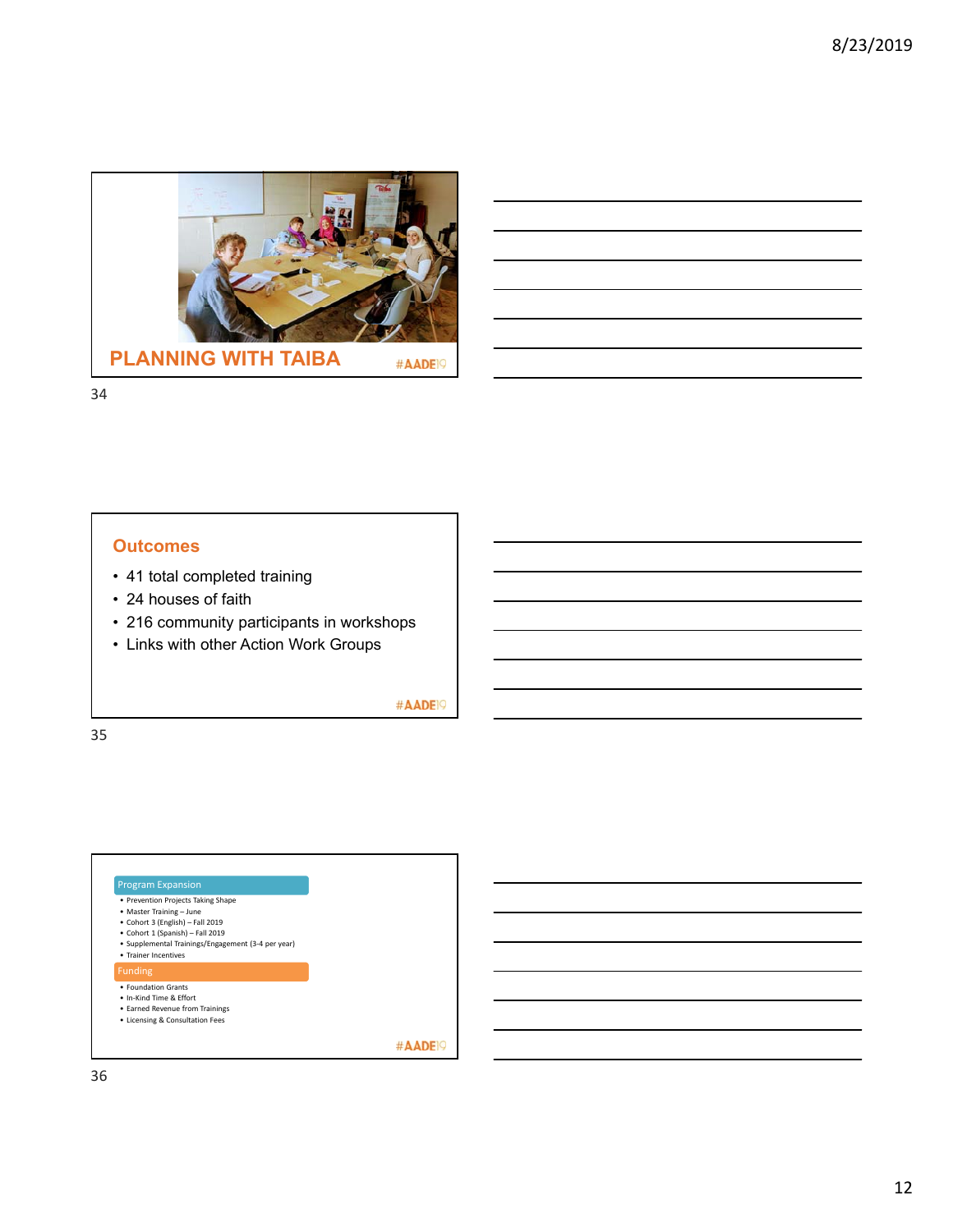

| <u>  La construcción de la construcción de la construcción de la construcción de la construcción de la construcció</u> |  |  |  |
|------------------------------------------------------------------------------------------------------------------------|--|--|--|
|                                                                                                                        |  |  |  |
|                                                                                                                        |  |  |  |
|                                                                                                                        |  |  |  |
|                                                                                                                        |  |  |  |
|                                                                                                                        |  |  |  |
|                                                                                                                        |  |  |  |
|                                                                                                                        |  |  |  |

Houston is "Faith &Diabetes HQ" and home to hundreds of faith 侖 communities who have implemented Faith + Diabetes Continually refining Faith and  $\bigcirc$ **Vision** Share learnings, materials, locally, regionally, nationally, and globally AND learn from others.  $e^{\bullet}$ #AADE<sup>19</sup>

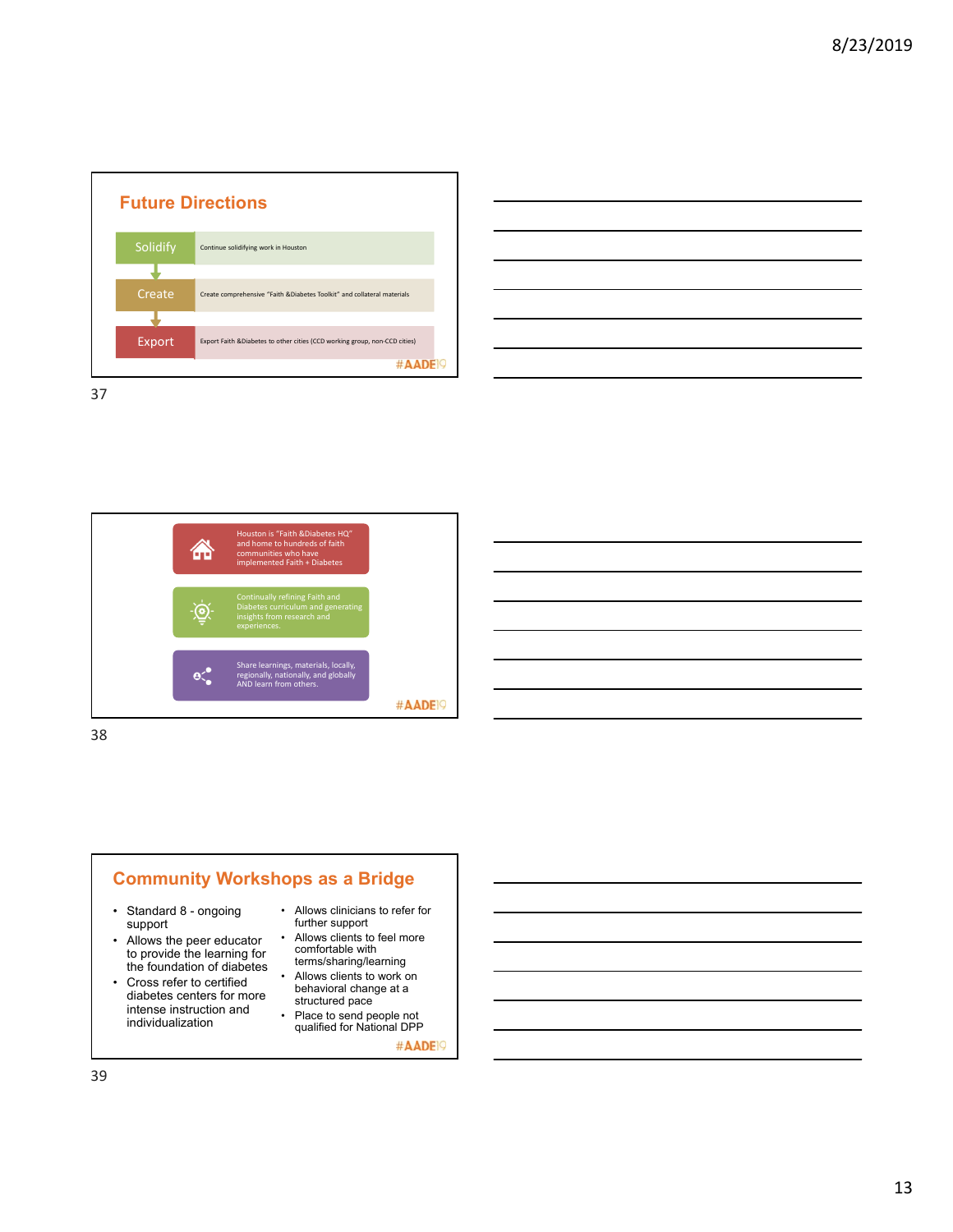# **Room for Everyone**

### **Community Workshops**

- Do not provide clinical guidance.
- Coach participants to "Ask your Health Care Team".
- Good source for referrals to DEAP/ERP

**DEAP/ERP**

- Clients get more individual focus
- Educators can focus on specifics instead of foundational information
- More engaged clients after attending a community workshop

#AADE<sup>19</sup>

40

# **How can diabetes experts help?**

- This is your faith community be part of it
- Contact your local health ministry and ask if they need help
- Be a guest speaker during the workshops or support groups
- Offer resources, data to help with grants

#AADE<sub>19</sub>

41

# **Why should diabetes expert help?**

- Helps your community population health
- Improves referrals to your DSMES service
- Improve your profile in the community as an expert
- Feel the rewards working with your health ministry.

#AADE<sup>19</sup>